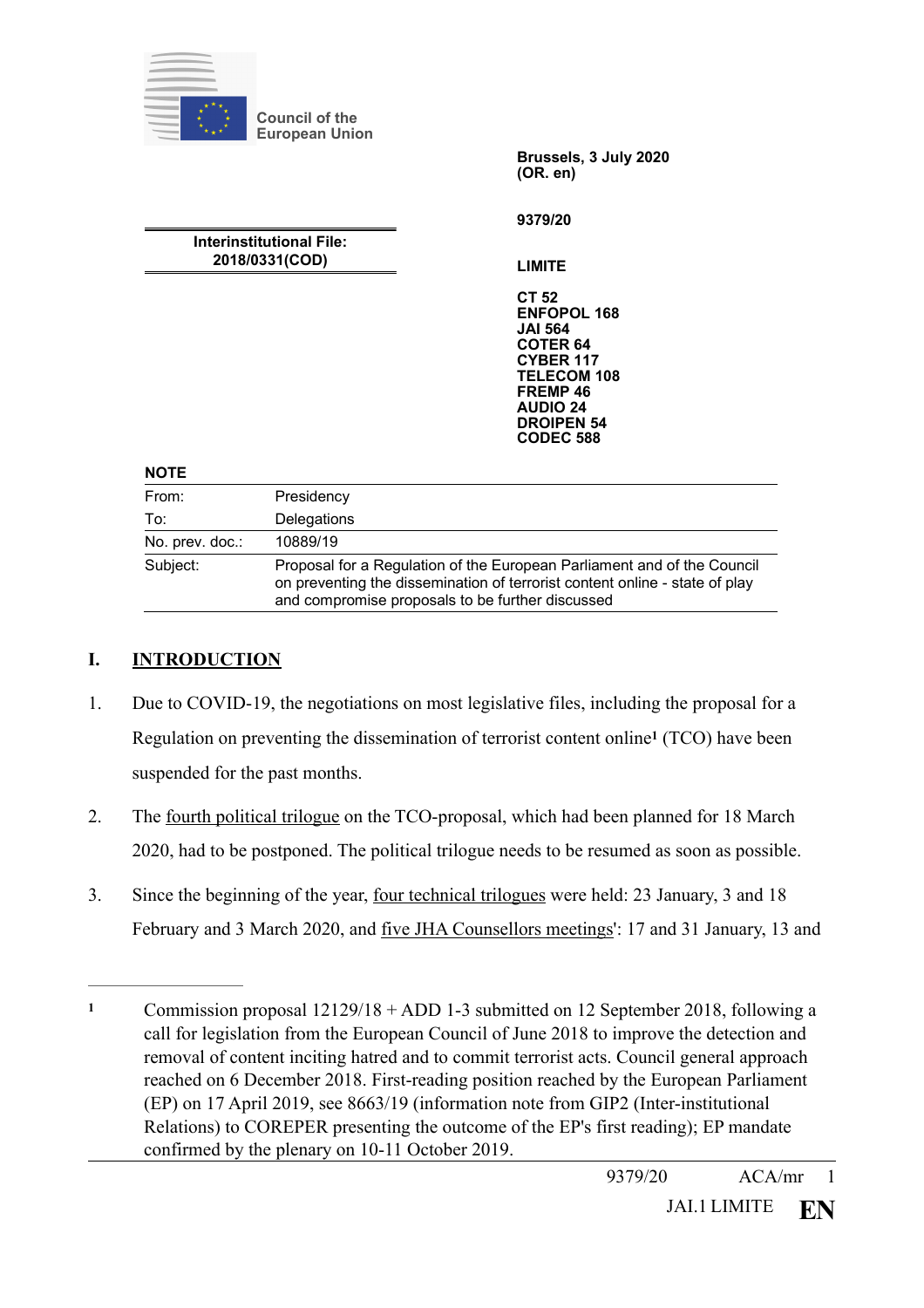<span id="page-1-2"></span>27 February and 5 March 2020. Delegations have worked constructively and in a spirit of cooperation throughout the process, reacting quickly to proposals tabled<sup>[2](#page-1-0)</sup>.

# **II. STATE OF PLAY**

- 4. Following the first three political trilogues (17 October, 20 November and 12 December 2019), and bearing in mind that "*Nothing is agreed until everything is agreed*", there is provisional agreement on Article 7 (Preservation of content and related data); Article 10 (Complaint mechanisms); Article 16 (Legal representative); Article 20 (Exercise of delegation); Article 22 (Implementation report); and Article 23 (Evaluation).
- <span id="page-1-3"></span>5. An updat[e](#page-1-1)d 4-column table<sup>3</sup> will be issued as soon as possible following the EP' meeting of 3 July 2020. Agreed text marked is marked in green - other parts of the text have been provisionally agreed, such as part of Article 1 (Subject matter and scope), most of Article 8 (Transparency obligations for hosting service providers), and Article 13 (Cooperation between hosting service providers, competent authorities and where appropriate competent Union bodies).
- 6. Following a request from the European Parliament (EP), the title of the Regulation could be changed to "Regulation on addressing preventing the dissemination of terrorist content online".

<span id="page-1-0"></span>See WKs 1838/2020, 2217/2020 + ADD 1 (EP package proposal and the rapporteur's **[2](#page-1-2)** suggestions for a compromise package on certain elements), WK 2085/2020 + ADD 1. WK 2669/2020 (Commission compromise proposals). WK 2919/2020 + ADD1 (Member States' comments).

<span id="page-1-1"></span>For the most recent version, see WK 371/2020. **[3](#page-1-3)**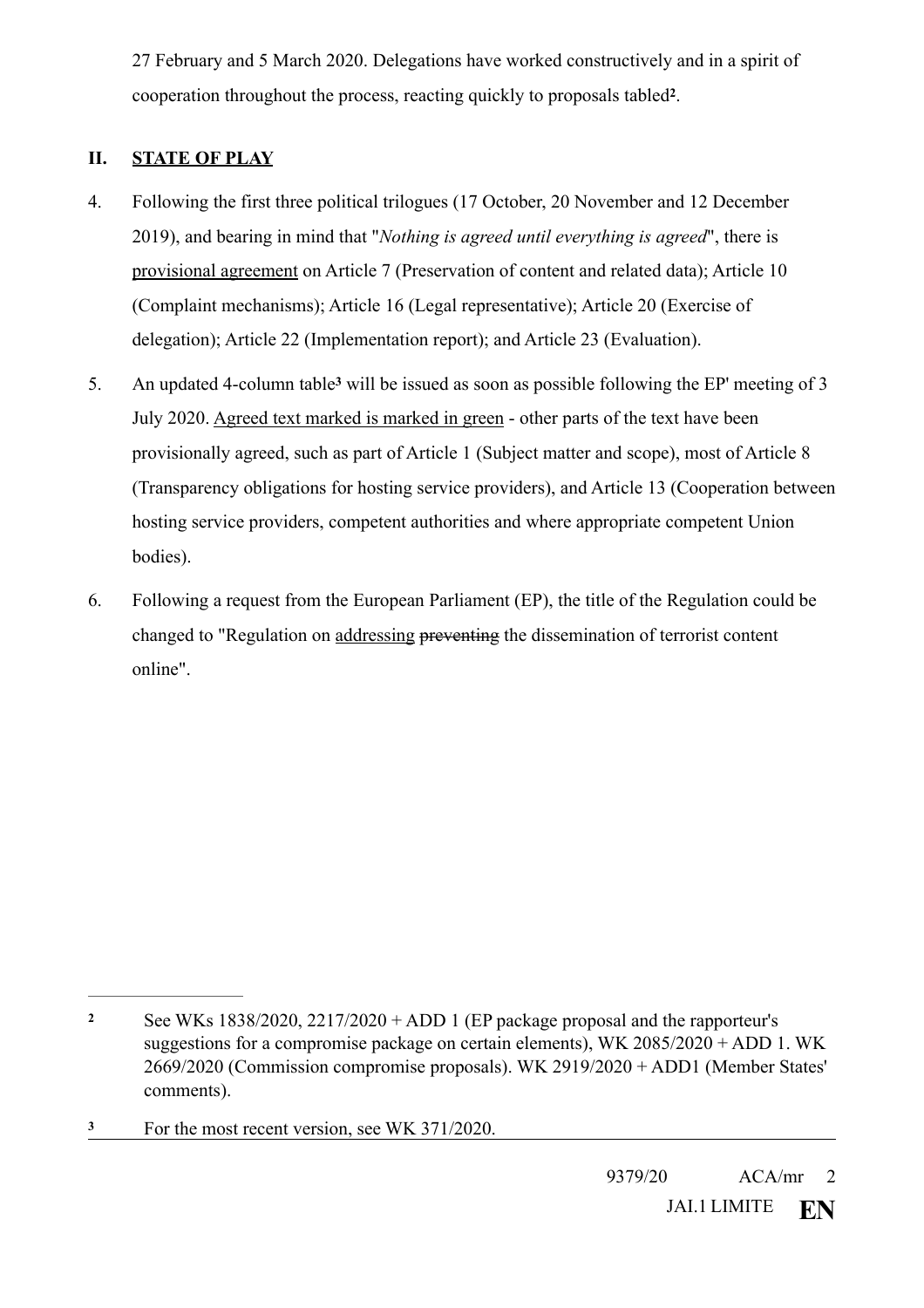- 7. The updated 4-column table takes into account the discussions at the meetings mentioned in point 2 and the written comments received from Member States in between the technical meetings. Changes compared to the Commission proposal are marked, deleted text in strikethrough, new text in **bold** and underlined).
- <span id="page-2-6"></span><span id="page-2-5"></span><span id="page-2-4"></span>8. The text marked in blue is considered provisionally agreed at the technical meetings and to be confirmed at the next trilogue. Text falling in this category is the following, Article and line number indicated below. In some cases, [minor] parts of this text will appear in yellow, "to be further discussed", *i.e*. terminology or parts linked to Articles still under discussion.
	- Article 1 (Subject matter and scope), point (a) (1, 73)
	- Article 2 (Definitions), paragraphs  $(1)$ ,  $(2)$ ,  $(3)$ ,  $(4)$ ,  $(5)$   $(a)$ ,  $(b)$ ,  $(d)$ ,  $(ad)$  and  $(e)$ ) and  $(6)$  $(L. 83<sup>4</sup> – 94$  $(L. 83<sup>4</sup> – 94$  $(L. 83<sup>4</sup> – 94$  (with text in para (2) having been more closely aligned to Directive (EU) 2017/[5](#page-2-1)41 on combating terrorism<sup>5</sup>), 96, 97, 98)
	- Article8a(1) (Transparency obligations for competent authorities)<sup>6</sup> (ll. 171, 172, 173,175 with the exception of L 174 referring to information about referrals)
	- Article 9a (Effective remedies[\)](#page-2-3) (l. 179-180) **<sup>7</sup>**

<span id="page-2-7"></span><span id="page-2-0"></span>Please note that l. 83) is to be read together with corresponding recitals (10), (10a) and (10b) **[4](#page-2-4)** in l25, further clarifying the notion of "hosting service providers" and "dissemination to the public" which are marked in yellow.

<span id="page-2-1"></span>OJ L 88, 31.3.2017, p. 6. **[5](#page-2-5)**

<span id="page-2-2"></span>New article proposed by the EP. **[6](#page-2-6)**

<span id="page-2-3"></span>New article proposed by the EP. Member States agree on the need effective legal remedies **[7](#page-2-7)** for hosting service providers and content providers to challenge a removal order in accordance with the Charter of Fundamental Rights. Nevertheless, some underline that this obligation should not imply an obligation for Member States to create a specific remedy for challenging a removal order.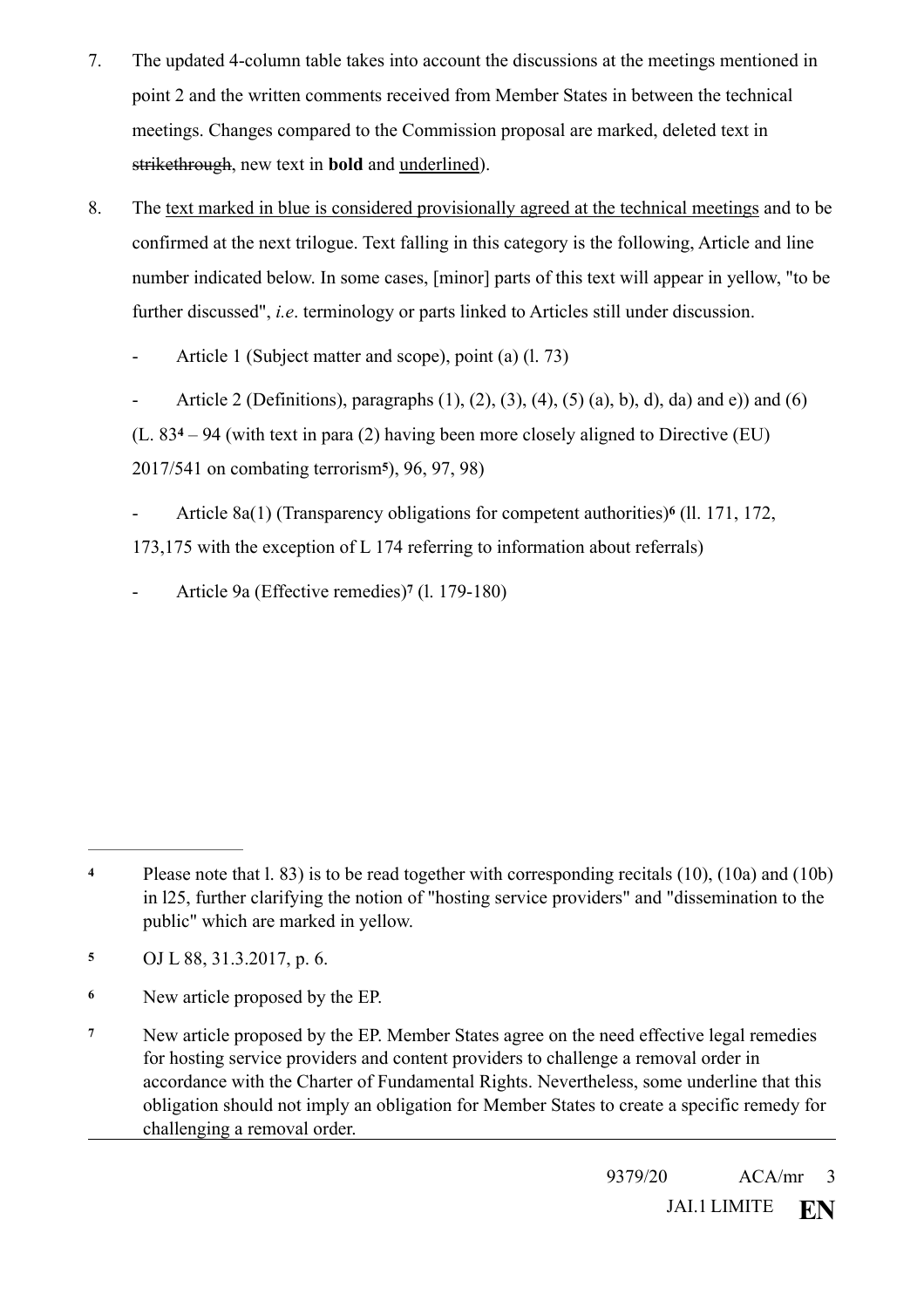9. The text marked in yellow are parts to be further discussed at the trilogue:

- Article 1(2c) (l. 78): EP Proposal - "*This Regulation is without prejudice to Directive 2000/31/EC and Directive (EU) 2018/1808*"; L 76: EP proposal to exclude content disseminated for education, artistic, journalistic and research purposes from the scope of the Regulation

- Article 2 (Definitions) (L 95 related to the promotion of the activities of a terrorist group, L 97 related to live transmissions of terrorist attacks)
- Articles 3, 6 and 9 (see section on compromise proposals below)
- Articles 4 (4a and 4b) (see compromise proposals below)
- Article 12 (Capabilities of competent authorities) (l. 190)
- Article 17 (Designation of competent authorities) (l. 216)
- <span id="page-3-4"></span><span id="page-3-3"></span>- Article 18 (Penalties), paragraph 1 (l. 224) and paragraphs 3 and 4 (ll. 238-245).

## **III. COMPROMISE PROPOSALS TO BE FURTHER DISCUSSED**

- 10. On 21 February 2020, the EP rapporteur presented a package proposa[l](#page-3-0)<sup>8</sup> which was discussed in the JHA Counsellors meeting on 27 February 2020.[ Following the JHA Counsellors meetingon 3 March, the Commission was asked to submit compromise proposals<sup>9</sup> on Article 2 (Definition of terrorist content), Articles 3/6/9 (Specific measures), Articles 4 and 4a (Cross-border removal orders), Article 12 (Competent authorities), Article 9a, Article 13 and Article 17 (Designation of competent authorities), Article 18 (Penalties)
- <span id="page-3-5"></span>11. The following is a summary of the written comments submitted by Member States<sup>[10](#page-3-2)</sup>. Below is a best effort summary of the comments submitted.

<span id="page-3-2"></span>**[10](#page-3-5)** WK 2919/2020 + ADD1 + ADD2

<span id="page-3-0"></span>**[<sup>8</sup>](#page-3-3)** WK 2217/2020 ADD1

<span id="page-3-1"></span>**[<sup>9</sup>](#page-3-4)** WK 2669/2020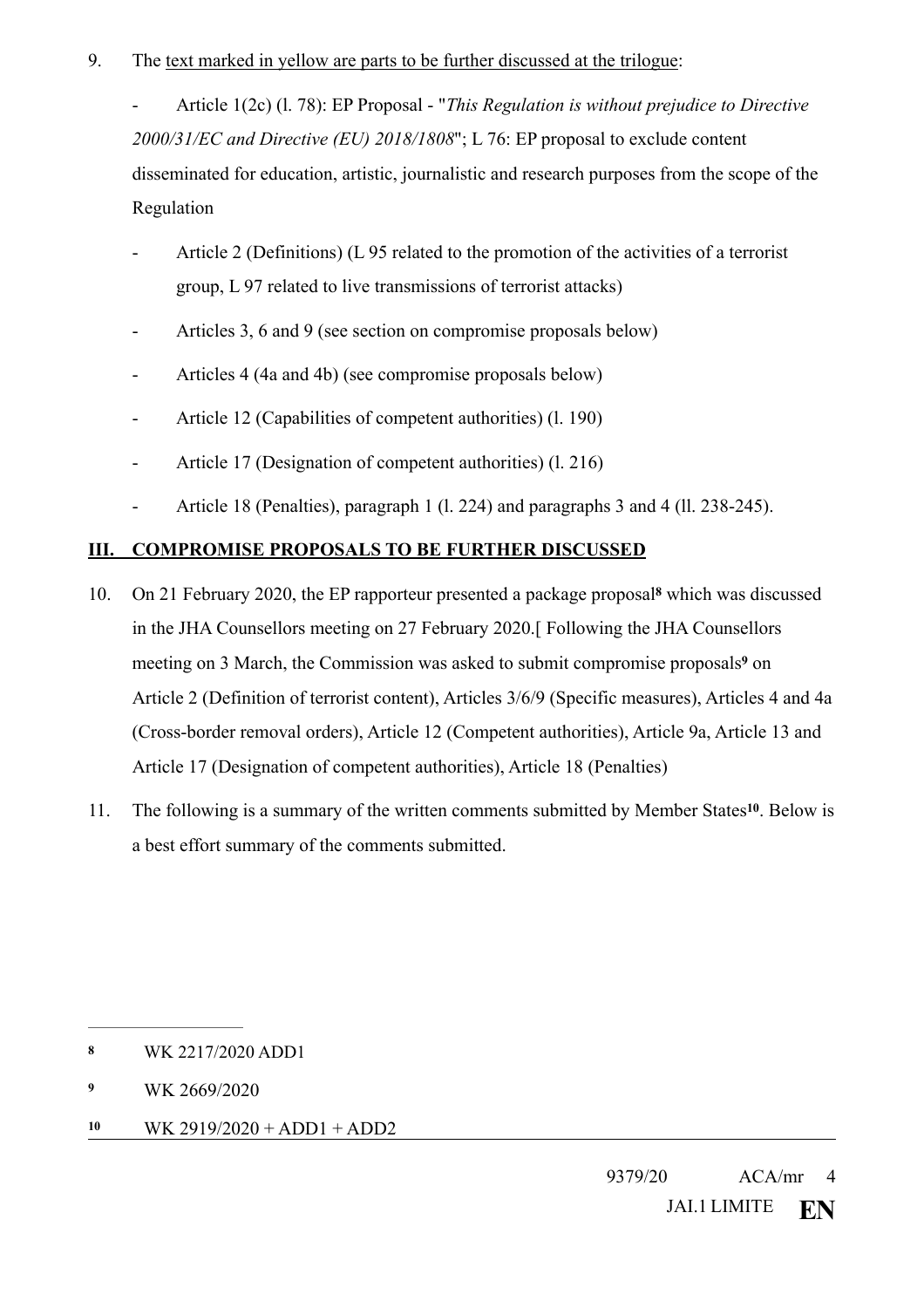### **12. Article 2: Defining the scope of terrorist content**

To respond to concerns by the EP about an overly broad definition of terrorist content unduly interfering with e.g. the freedom of press, the COM compromise proposal suggested further language reflecting the specific protection of content disseminated for inter alia journalistic or research purposes.

In the comments, most Member States were able to support the compromise text as proposed by the Commission, with one indication that a reference should be made to "lawful" content to ensure clarity that protection is not extended to illegal content. One Member State indicated their preference to keep the text as proposed by the European Parliament.

Furthermore, to address concerns by the EP about the concept of promotion of terrorist groups, the Commission proposed compromise text for article  $2(5)$  c) which suggested the deletion of "promoting" and adding "to otherwise supporting its activities".

One Member State found that this change would make the definition too broad. Five Member States were able to support the compromise proposal, one suggested to add "supporting the criminal activities", whereas one Member State preferred to keep "promoting".

## **13. Articles 3/6/9: Specific measures**

The Commission's proposal to merge the three articles dealing with hosting service providers' duties of care and proactive measures, Article 3 (Duties of care), Article 6 (Proactive measures) and Article 9 (Safeguards in relation to proactive measures) was welcomed by both Member States and the EP. It has been provisionally agreed to change "proactive" to "specific". This has been reflected in the 4-column table.

Following discussions in the technical meeting of 3rd March, on 6 March 2020, the Commission submitted a revised compromise proposal taking into account also elements of the package proposal submitted by the EP on 21st February.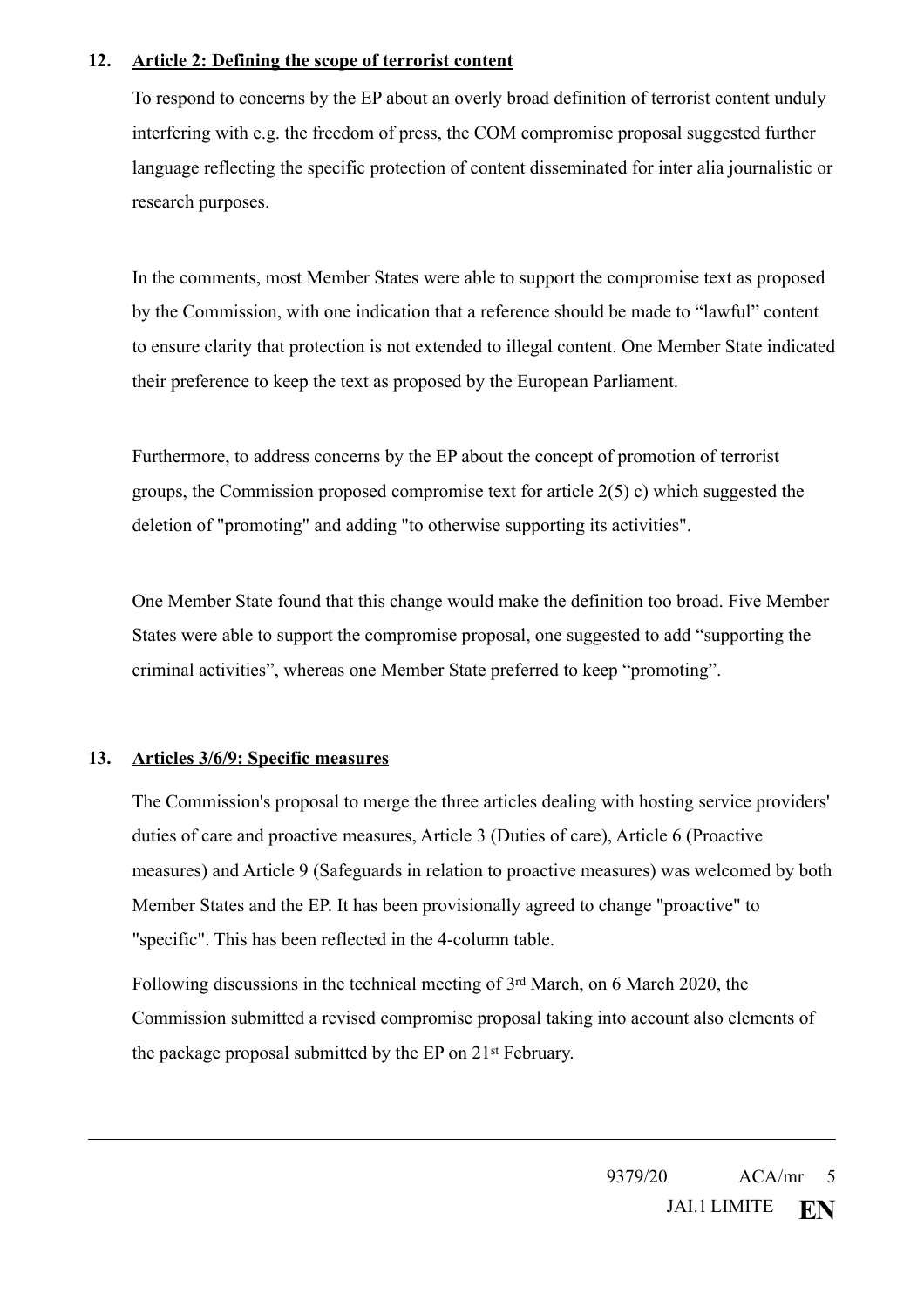Overall, Member States were supportive of the compromise proposal with eight Member States responding accordingly, with some caveats regarding two paragraphs. Some Member States considered that the changes in paragraph 4, where the Member State of main establishment has to inform the hosting service provider via decision, following, **two or more final** removal orders that it is considered exposed to terrorist content as too burdensome. One Member State also found that the changes to paragraph 6, which note that hosting service providers have the ability to decide on additional measures, would be too limiting of Member States power. One Member State suggested to re-introduce a reference to a "dialogue" in paragraph 6.

#### 14. **Articles 4 and 4a: Cross-border removal orders**

 The cross border competence of any competent authority to issue removal orders constitutes a "red line"/*sine qua non* for most Member States and without which the added value of a Regulation would be significantly reduced. Many Member States noted that in their view, the swift removal of terrorist content would not be possible without cross-border jurisdiction, *i.e*. that a competent authority can issue a removal order directly to a hosting service provider in another Member State having effects throughout the EU.

The Parliament had presented a compromise proposal which distinguished between cross border removal requests (non-binding) which could be issued by any Member State and which would need to be confirmed by the host Member State and cross border removal orders (binding) which could only be issued by the host Member State. Taking into account proposals to strengthen the role of the host Member State as well as the rights of the HSP, the Commission proposed a to give the host Member States the right to request a formal reassessment of the removal order and the HSP the right to request the competent authorities in the host Member State to launch such a request.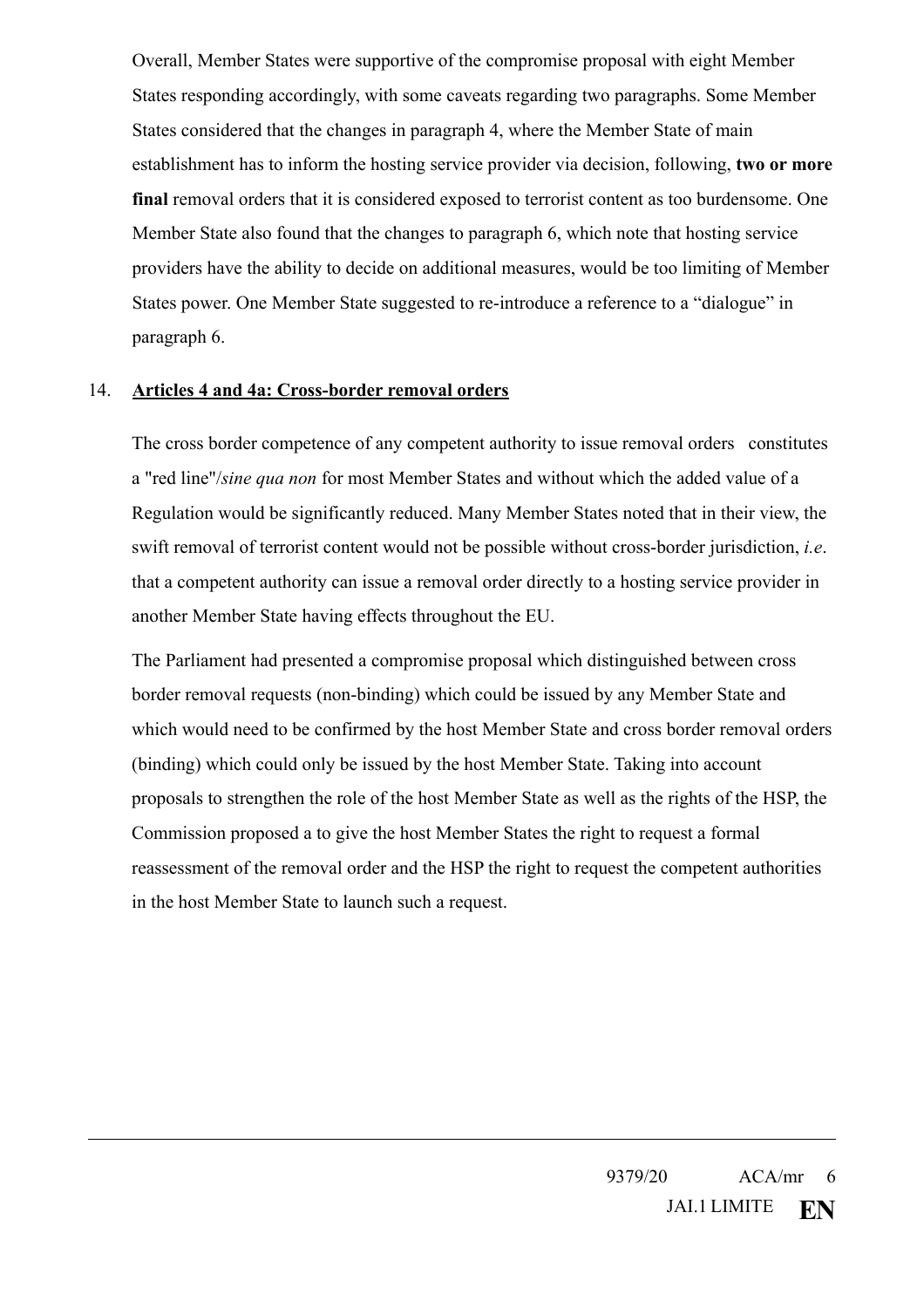The procedure under Article 4a needs to be seen in combination with other proposed changes that aim at strengthening fundamental rights safeguards, such as the introduction Article 9a explicitly providing for an effective remedy for challenging a removal order, and increased requirements for competent authorities to act in an impartial manner and in full respect of fundamental rights.

One Member State was of the view that this would be a too significant burden as, in their view, the proposal suggests that all removal orders need to be reviewed and was keen to revert back to the general approach or give a third entity, such as Europol, the task of assessing compliance with fundamental rights.

Three Member States voiced support to the Commission proposal without amendments, additionally one Member State noted that they are able to support, provided that the reassessment procedure does not have suspensive effect on the removal order. Another Member State indicated that "fundamental interests" should also form part of the consideration for the re-assessment procedure. Further, another Member State expressed the need to introduce deadlines for the re-assessment procedure.

Two Member States were of the view that the proposal needs to be strengthened to safeguard the right to an effective remedy/judicial redress, and suggested to provide for a right to "object" to the Member State of main establishment. At the same time, one Member State questioned the legitimacy of one Member State being able to assess another Member States removal orders. Finally, one Member State voiced concerns and support towards the EP position as they were unclear on how cross-border constructions that do not require a validation of the host Member State would work in practice, noting that the text does not explicitly provide for an information management system to ensure that coordination of this sort would be smooth.

The proposal was combined with a proposed change to Article 13 which outlined the obligation for Europol to provide an annual report and an overview of all removal orders. This was welcomed by Member States.